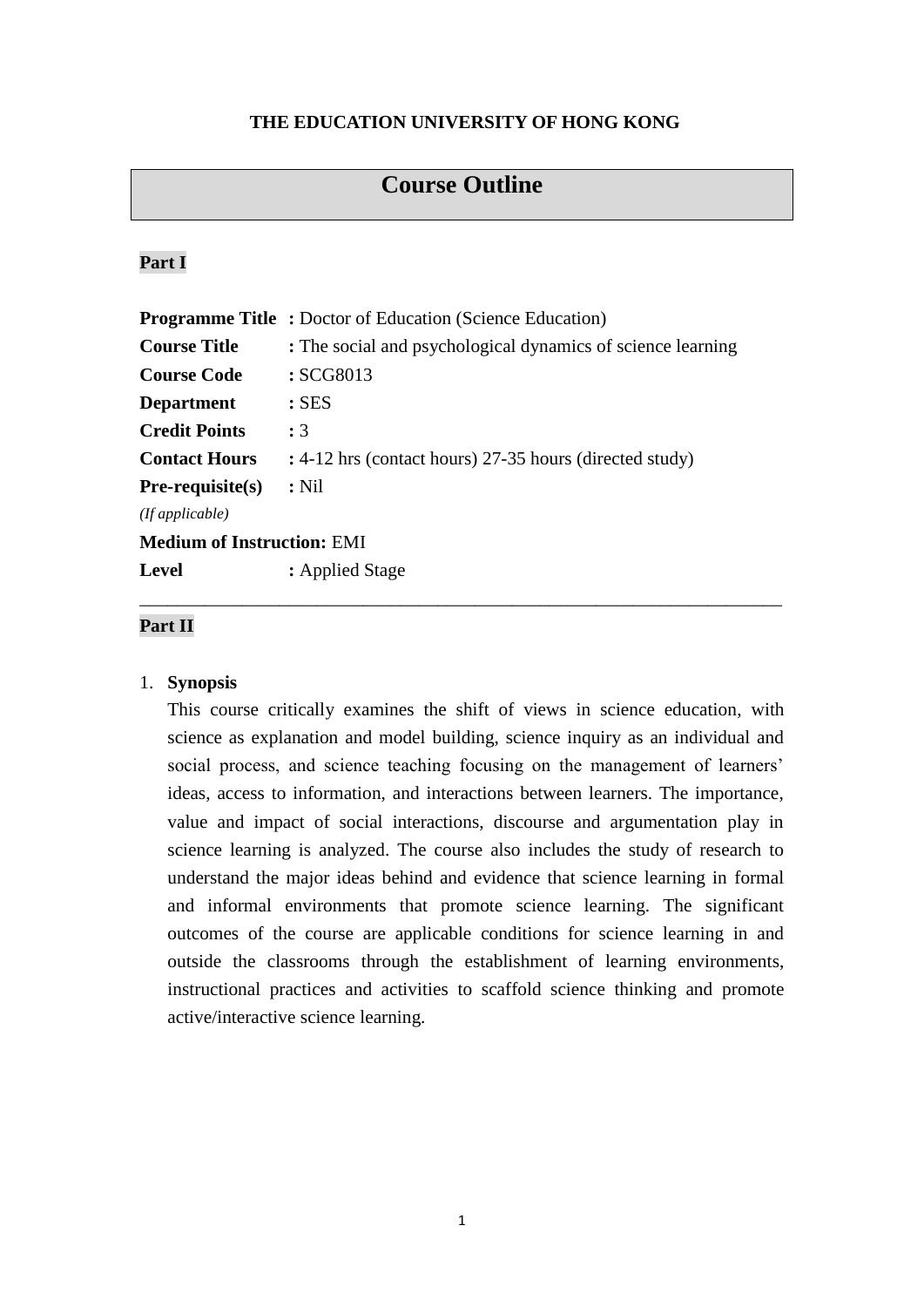## 2. **Course Intended Learning Outcomes** (CILOs)

*Upon successful completion of this course, students should be able to:*

- $C I L O<sub>1</sub>$  Account for and compare the main features of the different views in science education;
- CILO<sup>2</sup> Critically analyze the impact of social and psychological dynamics on science learning;
- $C I L O<sub>3</sub>$  Critically review the strength and limitations of the different learning environments on science learning.

### 3. **Content, CILOs and Teaching & Learning Activities**

| <b>Course Content</b>                                                                                                                                                                                                                            | <b>CILOs</b>                    | <b>Suggested Teaching &amp;</b>                                                                                        |
|--------------------------------------------------------------------------------------------------------------------------------------------------------------------------------------------------------------------------------------------------|---------------------------------|------------------------------------------------------------------------------------------------------------------------|
|                                                                                                                                                                                                                                                  |                                 | <b>Learning Activities</b>                                                                                             |
| Study on the shift of views in science education<br>science teaching focusing on the<br>management of learners' ideas, access to<br>information and evidence and multiple<br>representations                                                     | $C LO$                          | Study the key<br>literature<br>Discuss about the<br>application to<br>professional practices                           |
| Study on the social dynamics and learning<br>environments of science learning<br>Interactions between learners<br>discourse & argumentation in science<br>classrooms<br>learning science in informal environments                                | C <sub>L</sub> O <sub>2,3</sub> | Present a critical<br>review of the key<br>literature<br>Discuss about the<br>application to<br>professional practices |
| Study of the psychological dynamics and<br>learning environments of science learning<br>scaffolding of scientific thinking<br>instructional practices and activities to<br>enhance science thinking<br>metacognition and self-regulated learning | C <sub>2.3</sub>                | Present a critical<br>review of the key<br>literature<br>Discuss about the<br>application to<br>professional practices |

#### 4. **Assessment**

| <b>Assessment Tasks</b> |                                         | Weighting $(\% )$ | CH O                              |
|-------------------------|-----------------------------------------|-------------------|-----------------------------------|
|                         |                                         |                   |                                   |
| a.                      | Reflective reports on reading of        | 20                | $CLO_{1,2,3}$                     |
|                         | related topic areas                     |                   |                                   |
| b.                      | An essay on a critical review of the    | 80                | C <sub>L</sub> O <sub>L,2,3</sub> |
|                         | literature in one specific content area |                   |                                   |
|                         | with discussion focusing on the         |                   |                                   |
|                         | application to professional practice.   |                   |                                   |
|                         | (about 4000 words)                      |                   |                                   |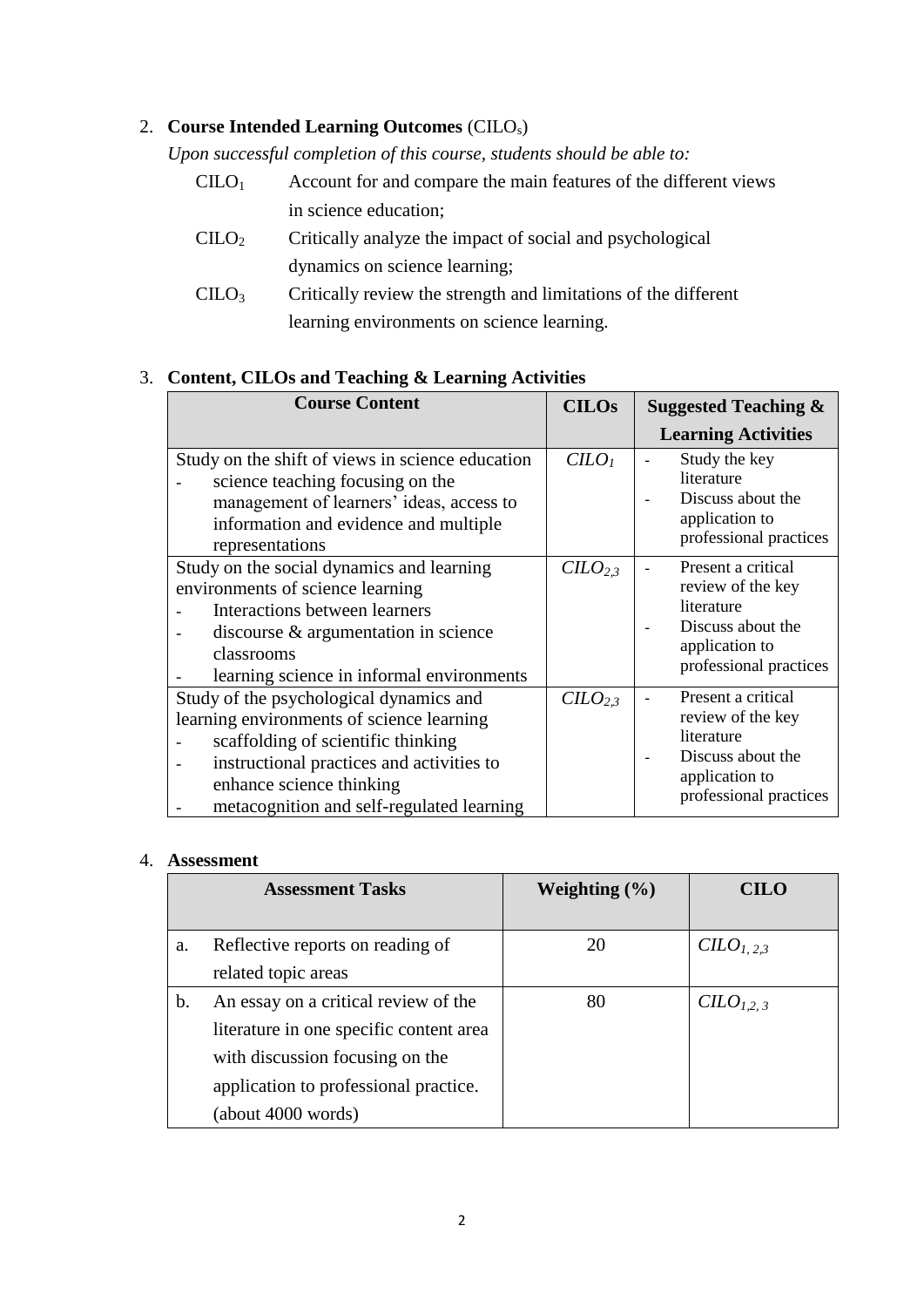## 5. **Required Text(s)**

Nil

## 6. **Recommended Readings**

## **Content Area 1**

- Donovan, M. S., & Bransford, J. D. (2005). *How Students Learn: Science in the Classroom.* Committee on How People Learn: A Targeted Report for Teachers, National Research Council. Retrieved from http://www.nap.edu/catalog/11102.html
- Duit, R. & Treagust, D. F. (2010). Conceptual change: A powerful framework for improving science teaching and learning. International Journal of Science Education, 25(6), 671-688.
- Vosniadou, S., & Ioannides, C. (1998). From conceptual development to science education: a psychological point of view, *International Journal of Science Education, 20*(10), 1213-1230.
- Oh, P. K. & Oh, S. J. (2010). What Teachers of Science Need to Know about Models: An overview. *International Journal of Science Education*, 33:8, 1109-1130.
- Waldrip, B., Prain, V., & Carolan, J. (2010). Using Multi-Modal Representations to Improve Learning in Junior Secondary Science. *Research in Science Education, 40*(5), 65-80.
- Waldrip, B., Prain, V., & Carolan, J. (2010). Using Multi-Modal Representations to Improve Learning in Junior Secondary Science. *Research in Science Education, 40*(5), 65-80.
- Hoban, G. F. (2007). Using slowmation to engage preservice elementary teachers in understanding science content knowledge. *Contemporary Issues in Technology and Teacher Education, 7(2), 75-*91.
- Adadan, E., Irving, K. E. & Trundle, K. C. (2009). Impacts of Multi‐representational Instruction on High School Students' Conceptual Understandings of the Particulate Nature of Matter, *International Journal of Science Education*, 31:13, 1743-1775
- Hubber, P. & Tytler, R. & Haslam, F. (2010). Teaching and Learning about Force with a Representational Focus: Pedagogy and Teacher Change. *Research in Science Education*, 40, 5-28.

### **Content Area 2**

- Erduran, S., Simon, S., & Osborne, J. (2004). TAPping into Argumentation: Developments in the Application of Toulmin's Argument Pattern for Studying Science Discourse. *Science Education, 88*(6), 915-933.
- Fenichel, M., & Schweingruber, H. A. (2010). *Surrounded by science: Learning Science in Informal environments*. USA: National Academy of Sciences.
- Kim, M., Yoon, H., Ji, Y. R., & Song, J. (2011). The Dynamics of learning science in everyday contexts: A case study of everyday science class in Korea. *International Journal of Science and Mathematics Education, 10*, 71–97.
- Osborne, J., Erduran, S., & Simon, S. (2004). Enhancing the Quality of Argumentation in School Science. *Journal of Research in science teaching, 41*(10), 994-1020.
- Scott, P., & Ametller, J. (2007). Teaching science in a meaningful way: striking a balance between 'opening up' and 'closing down' classroom talk. *School*